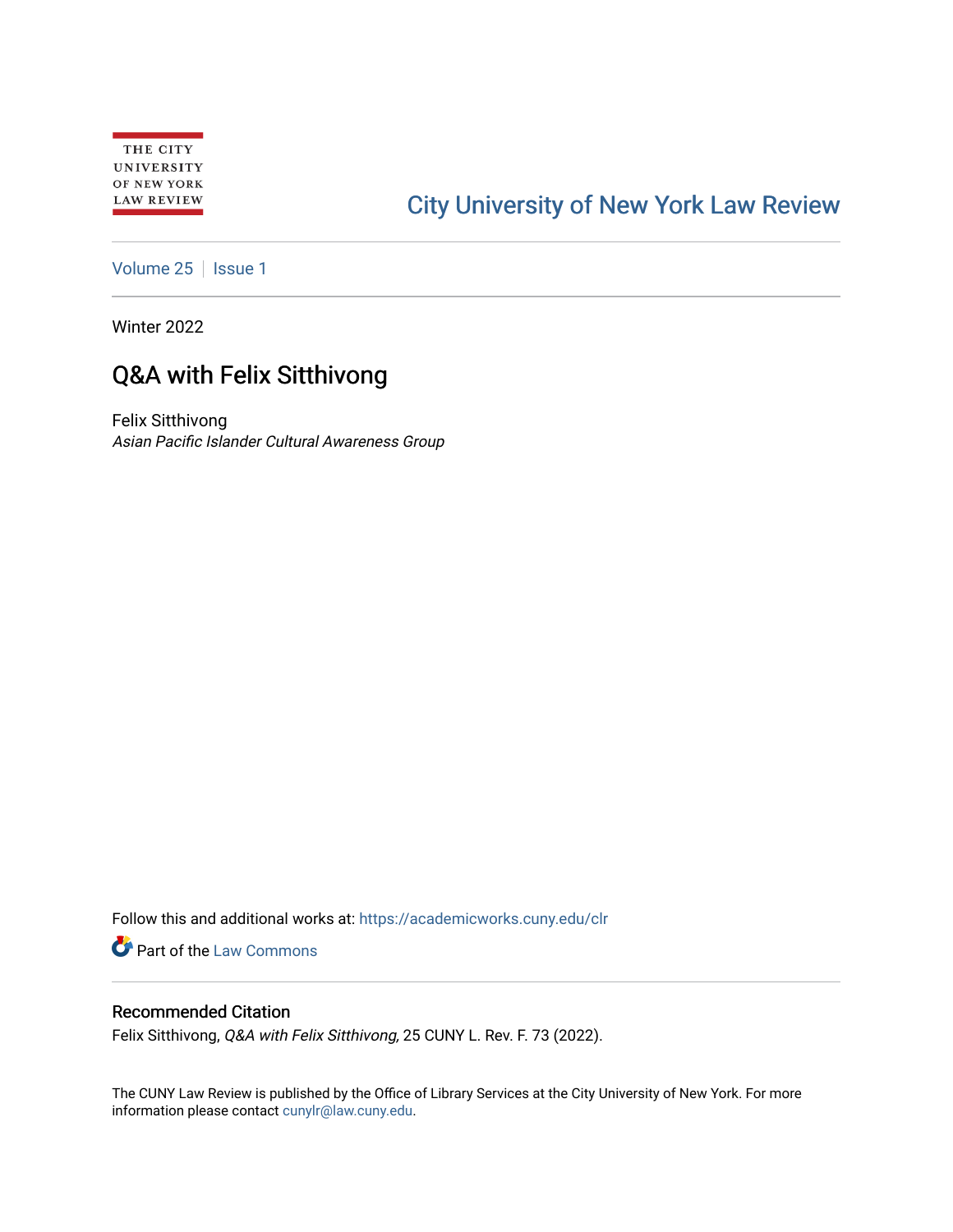# **Q & A WITH FELIX SITTHIVONG**

#### *Felix Sitthivong*†

### *How would you describe your writing process?*

I am such a lazy person when it comes to writing. To say that I procrastinate would be an understatement. But once I get started, the process is very intuitive. When I write, it's generally about things that piss me off, which is why most of my writing probably comes off like a rant. Because I'm such a sarcastic person by nature, I'm usually coming up with a punchline about a certain topic and then crafting the rest of the piece around that line. I rarely write outlines or formulate a prestructured piece. I just write what's in my heart and work out the details later. I've even written conclusions first and filled in the blanks afterwards. I know that's not always the most efficient method, but it feels right to me. I don't know any other way.

## *Do you identify as a writer? What does that identity mean to you?*

I don't necessarily identify as a writer. I have read a lot of works by some amazing writers, and trust me, I am nowhere near what they have created and published. My partner calls me a writer all the time, but that's just because she loves me. What I truly identify as is an organizer and builder. I prioritize and focus on directly addressing the issues that affect my community. And if writing about the work helps to further the movement, then that's when I'll write. Nothing against "writers" or writing, because I believe writing is crucial to any movement, but I believe there has to be purpose and action behind the words to really effect change.

<sup>†</sup> Felix Sitthivong is an organizer and advisor for the Asian Pacific Islander Cultural Awareness Group (APICAG). Through APICAG, Sitthivong has organized immigration, social justice, and youth outreach forums and has designed Asian American studies courses, an intersectional feminism 101 class, and anti-domestic violence program. He was previously a GED tutor through Edmonds Community College. He has been published in *The Marshall Project*, *Inquest*, the *Washington State Wire*, and the *International Examiner*. He is currently serving a 65-year sentence at the Stafford Creek Corrections Center in Washington State.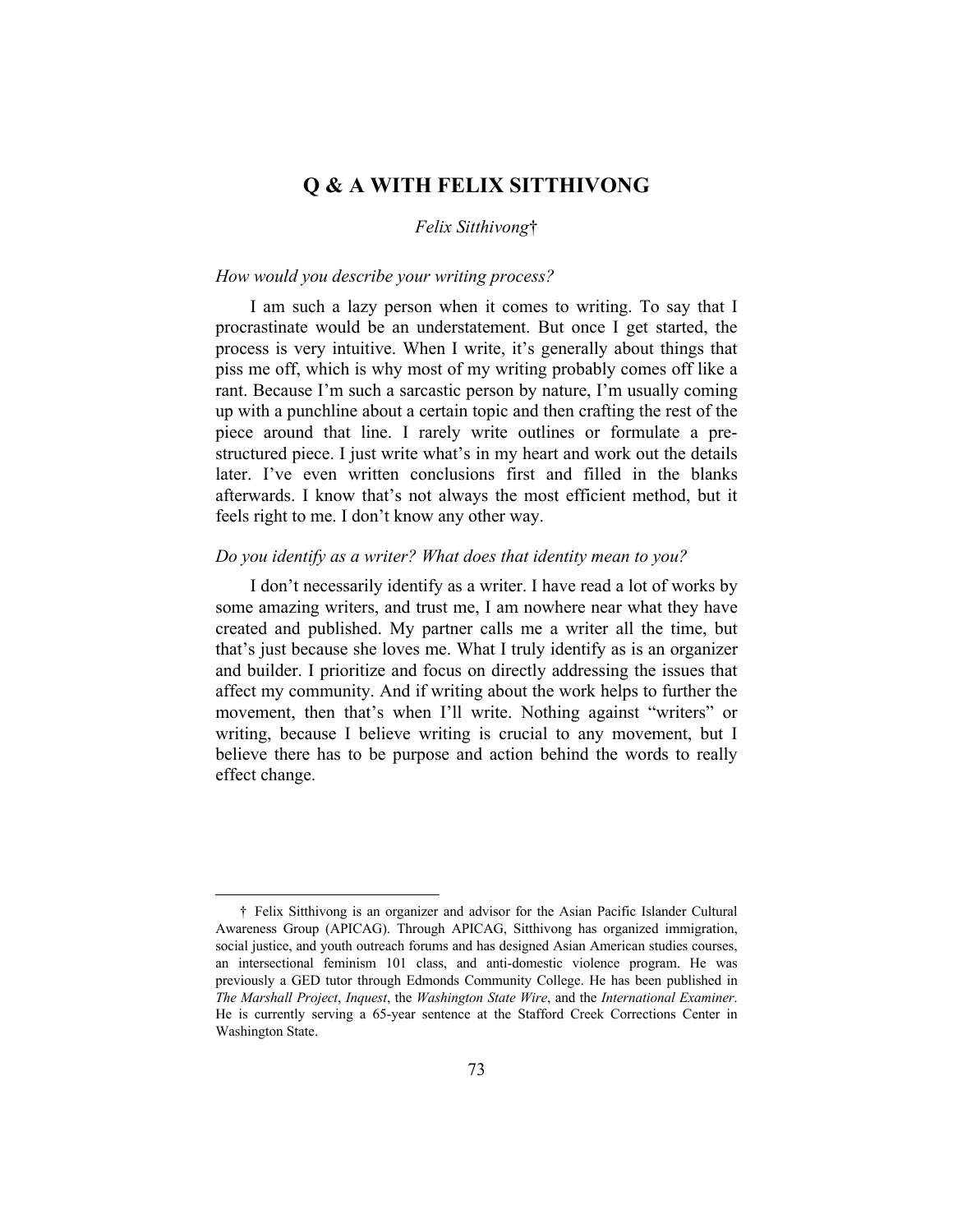## *Is there anything you wanted to put in your article that you didn't? Why?*

Honestly, I feel like where I'm at in my life, I put everything that I need to say into my piece. I'm still dealing with a lot of trauma and things in my life that I can't explain yet. However, as I continue to grow as a person, I find myself sharing more about what I'm dealing with in my writing. So, what I did share this time was exactly what I was ready for. A mentor once told me that she puts her pain in her writing and leaves it there. I hope to have the courage to do the same someday.

## *How has the experience of being incarcerated shaped your relationship to writing?*

Being incarcerated has shaped my relationship to writing in many ways. However, the most significant is probably the fact that I write about organizing, and I didn't become an organizer until years into my prison sentence. Being incarcerated has also turned me into an avid reader, which has not only shaped my relationship to writing, but helped shape me as a person by forcing me to engage with theories and ideas that were once foreign to me.

# *What do you see as the root causes of the prison industrial complex, and specifically how might an abolitionist approach/tackle those?*

This is such a complex question that I'd probably have to write a whole other piece just to scratch the surface. So, I'll just keep it short and concise: I see the root causes of the prison industrial complex as power and control, racism and hate, greed and more greed. I don't know the perfect way for abolitionists to tackle these issues, but what I do know is that we must have the courage to dream of a better world than this! We cannot afford to be afraid to try and fail.

# *Have you seen or heard of any successful real-life models of a community based on love, accountability, and transparency? What does this look like?*

Ironically, I've only seen this model in prison. It's a wonder that out of a place built on violence, division, and discrimination; humanity can still prevail. In saying that, I believe when put in desperate situations that call for extreme measures, people are naturally inclined to respond more viscerally. Call me naive, but I still have faith that goodness is the foundation of our being, and that compassion is our instinct. However, I'm not saying that it doesn't take work. It's hard to dismantle a lifetime